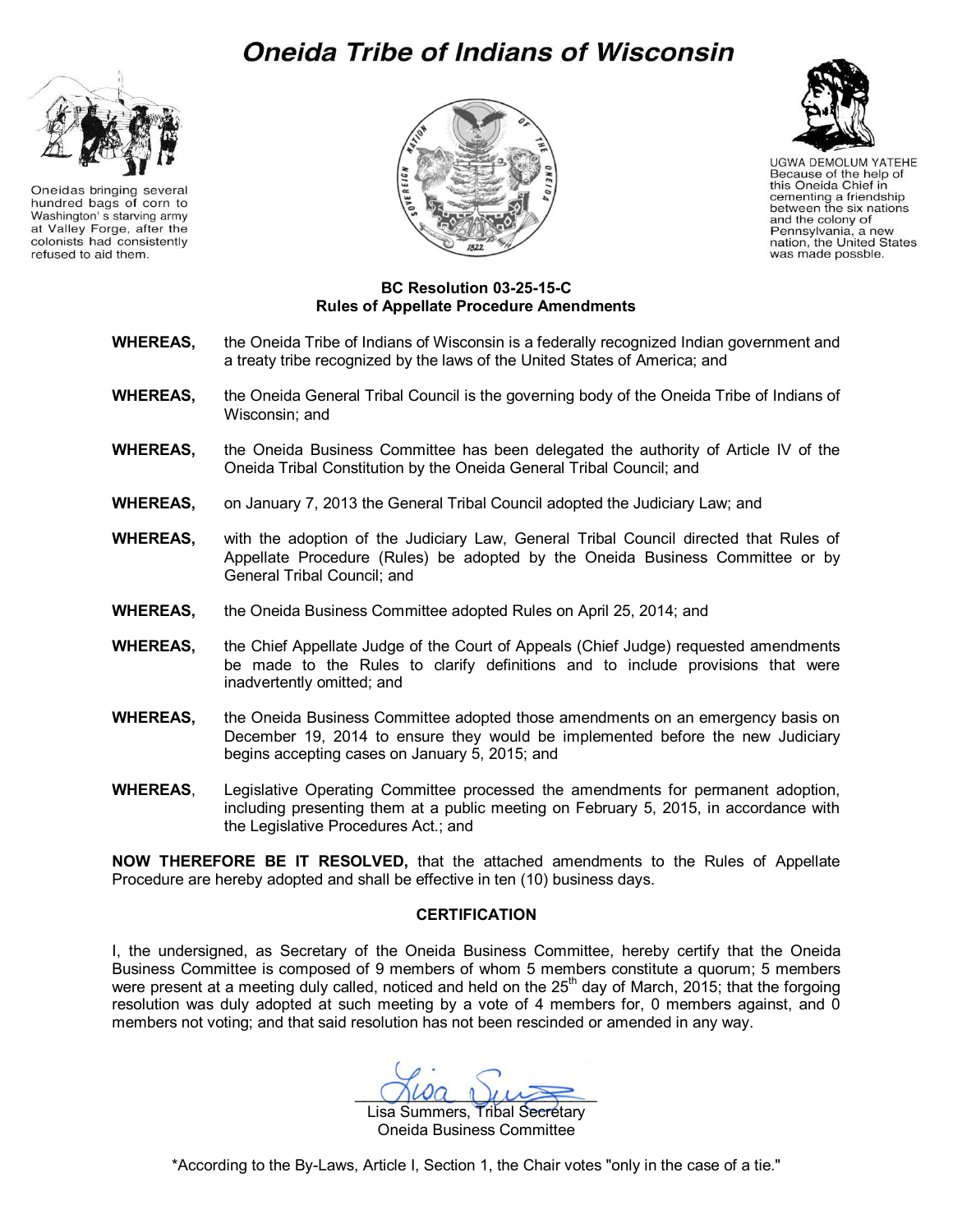# **Chapter 154 Rules of Appellate Procedure**

| 154.1. Pupose and Policy                     |                | 154.10. Motions                    |
|----------------------------------------------|----------------|------------------------------------|
| 154.2. Adoption, Amendment, Repeal           | 154.11. Briefs |                                    |
| 154.3. Definitions                           |                | 154.12. Onl Argument               |
| 154.4. General Provisions                    |                | 154.13. Entry and Form of Judgment |
| 154.5. Initiating the Appeal                 |                | 154.14. hterest of Judgments       |
| 154.6. Appeal by Permission                  |                | 154.15. Penalties                  |
| 154.7. Joint, Consolidated and Cross Appeals |                | 154.16. Substitution of Parties    |
| 154.8. Service, Filing and Certification     | 154.17. Costs  |                                    |
| 154.9. Time Computation                      |                |                                    |

#### **154.1. Purpose and Policy**

154.1-1. *Purpose.* The purpose of this Law is to govern the procedure in all actions and proceedings in the divisions that make up the Court of Appeals within the Judciary that fall under the jurisdiction of the Tribe.

154.1-2. *Policy*. It is the policy  $\delta$  the Tribe that these rules are to be liberally construed to ensure a speedy, fair, and inexpensive determination of every appeal.

#### **154.2. Adoption, Amendment, Repeal**

154.2-1. This Law was adopted by the Oneida Business Committee by resolution BC-04-25-14-B and amended by resolution BC-03-25-15-C.

154.2-2. This Law may be amended or repealed pursuant to the produces set out in the Oneida Legislative Procedures Act by the Oneida Business Committee or the Oneida General Tribal Council.

154.2-3. Should a provision of this Law or the application thereof to any person or circumstances be held as invalid such invalidity shall not affect other provisions of this law which are considered to have legal force without the invalid portions.

154.2-4. In the event of a conflicte between a provision of this Law and a provision of another law, the provisions of this Law shall control.

154.2-5. This Law is adopted under authority of Chonstitution of the Oneida Tribe of Indians of Wisconsin.

#### **154.3. Definitions**

154.3-1. This section shall govern the definitions of words and phrases used within this Law. All words not defined herein shall be using their ordinary and everyday sense:

(a) "Advocate" shall mean an Oneida non-attorney advocate as provided by law or other advocate who is presented to the court as the representative or advisor to a party.

(b) "Agent" shall mean a person authorized to act on behalf of another.

(c) "Amicus Curiae" shall mean (literally, friend of the court) a person who is not aanty to a case, nor solicited by any of the parties, who files a brief to assist the Court by furnishing information or advice regarding questions of lawor fact.

(d) "Answer" shall mean a written response in opposition to a bief or petition.

(e) "Appeal" shall mean a review in the Court of Appeals by appeal or writ of error authorized by law of a judgent or order of the Trial Court or original hearing body.

(f) "Appellant" shall mean a person who files a notice of appeal.

(g) "Attorney" shall mean a person who is admitted to practice law.

(h) "Brief" shall mean a written legal document which aids in the Court's decision by reciting the facts of the case, the arguments being raised on appeal, and the applicable law.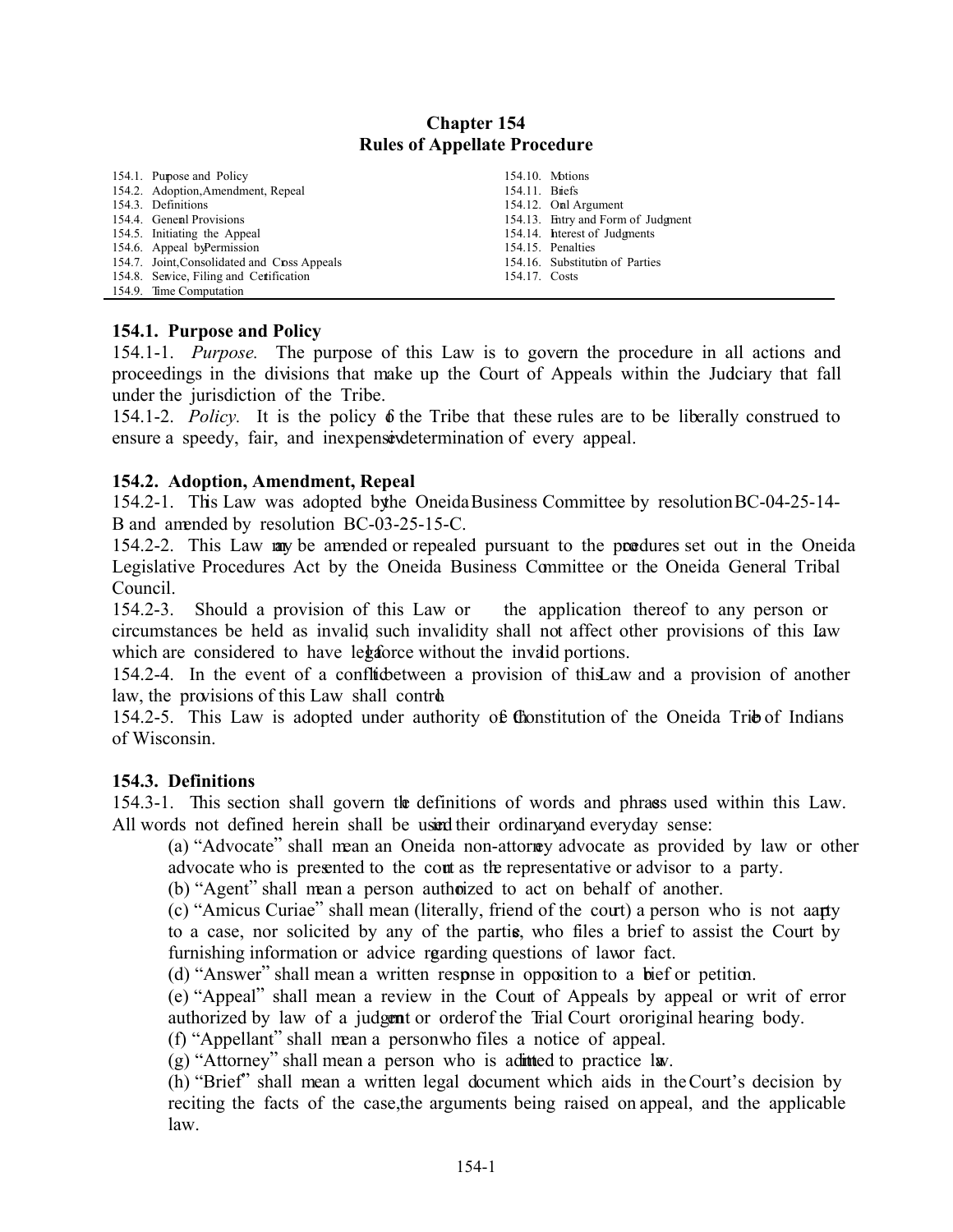(i) "Clerk" shall mean the Clerk of the Curt of Appeals.

 $(i)$  "Court" shall mean the Court of Appeals of the Tribe.

(k) "Cross-Appeal" shall m ean an a ppeal brought by the Respondent against the Appellant after the Appellant has already filed an appeal.

(l) "Days" shall mean calendar days, unless otherwise specifically stated.

(m) "Docketed" shall mean an appeal that habeen filed and assigned a docket number.

(n) "Electronic" shall mean an electronic communication system, including, but is not limited to E-mail, used for filing papers with the Court or serving papers on any other party.

(o) "Initial Review" shall mean review of the Notice of Appeab determine if the case is acceptable for appellate review.

(p) "Interlocutory" shall mean an order or appeal that occurs before the Trial Court or original hearing body issues a final ruling on a case.

(q) "Joinder" shall mean the joining together of several claims or several parties all in one (1) hearing, provided that the legal issues and the factual situation are the same for all Appellants and Respondents.

(r) "Judiciary" shall mean the Oneida Tribal Judicial System.

(s) "Original hearing body" shall mean the administrative agency decision-making panel which heard a contested case under the Administrative Procedures Act (or similar law) and from which appeal is permitted by law.

(t) "Petitioner" shall mean a person filing a petition.

(u) "Pro se" shall mean advocating on one's own behalf before the Court, rather than being represented by antitorney or advocate.

 $(v)$  "Record" shall mean all materials identified in 154.84 $(a)$  of these Rules.

(w) "Reply Brief" shall mean a brief of a part to a legal action in answer to points of law raised in an opponent's brieffut not in his or her own.

(x) "Respondent" shall mean a person adverse to the Appellant.

(y) "Rules" shall mean these Rules of Appellate Procedure.

(z) "Stay" shall mean a suspension of a case or a suspension of a particular proceeding, including orders, within a case that prev ents enforcement pending appeal or other circumstances.

(aa) "Trial Court" shall mean the Trial Court of the Tribe.

(bb) "Tribal" or "Tribe" shall mean the Oneida Tribe of Indians of Wisconsin.

(cc) "Tribal law" shall mean a code, act, statute, rule, regulation, policy or ordinance enacted by the Oneida General TribaloConcil or the Oneida Business Committee.

## **154.4. General Provisions**

154.4-1. These Rules may be used in conjunction with the Rules of Civil Procedure. Matters and proceedings not specifically set forth herein shall be handled in accordance with reasonable justice, as determined by the Court. Where these Rules fail to address anissue, the Ederal Rules of Appellate Procedure may be used as a guide, so long as those rules are not inconsistent with existing Oneida Rules of Procedure, Trablaws, or the cusars of the Tribe.

154.4-2. On its own or by a party's other; the Court may, to expedite its decision or for other good cause, suspend any provision of these Rules apparticular case and order proceedings as it directs.

154.4-3. The Chief Judge of the Court shall, when a case, have the authority to compel the production of documents where such is deemed cessary to rendition of the Court's opinion.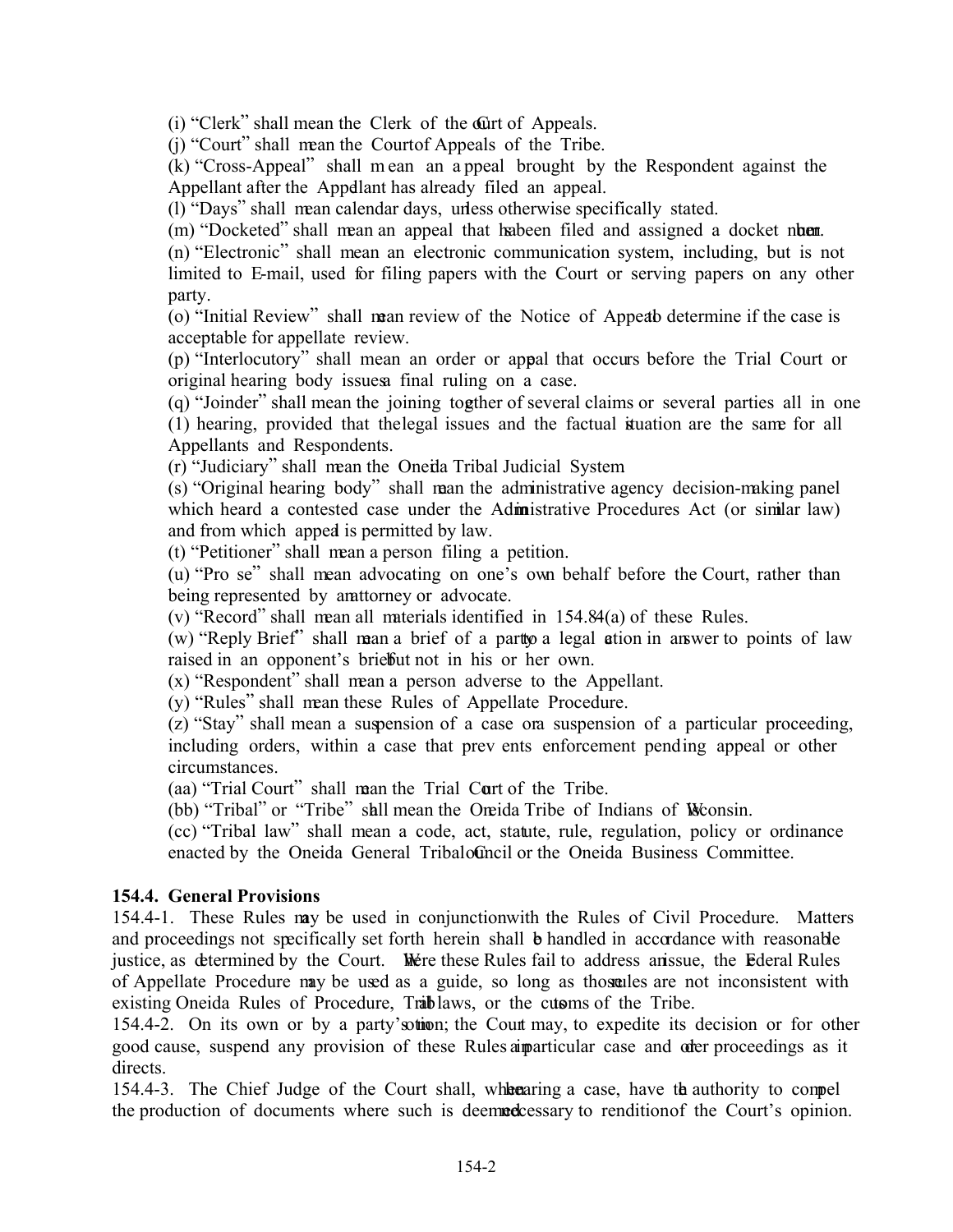There shall not be a nw trial in the Court. The Court may review both the factual findings and conclusions of law of the Trial court or original hearing body.

# **154.5. Initiating the Appeal**

154.5-1. *Right of Appeal*. Any party to a civilation, who is aggrieved by a final judgment or order of the Trial Court or iginal hearing body, my appeal to the Court of Appeals.

(a) In any case brought on appeal, the Appellant may petition the Court for an order staying the judgment or order. A stay shall **be** anted in all cases in which it is rested unless plain and obvious injustice would result from granting the stay. The Court may render a stay conditioned upon execution of a bond to guarantee performance of the judgment or order when deem necessary.

(b) In the event the appeal or request for stay is denied, the Court shall state the reasons for the refusal within thirty (30) days of the receipt of the Notice of Appeal.

154.5-2. *Notice of Appeal.* Any party who is appealing shallppeal in the manner prescribed by this Rule.

(a) Such party shall file with the Clerk a Notice of Appeal from such judgment or order, together with a filing fee, as set by the Countilian thirty  $(30)$  days after the day such judgment or order was rendered. A Notice of Appeal shall not be filed by electronic means.

(b) Within ten  $(10)$  days of the filing of the Notice of Appeal  $\sigma$  the Perfected Notice of Appeal as provided under 154.5-3, three (3 ) Appellate Judges shall be assigned to perform an Initial Review of the Notice of Appeal.

(1) *Waiver of Fee.* The Chief Judge of the Court may waive the filing fee upon motion for a fee waiver by the Appellant where the Chief Judge of the Court is satisfied the Appellant lacks the means to pay the fling fee. The motion shall include an affidavit demonstrating inab ility to pay and shall accom pany the Notice of Appeal.

(c) In addition to the Notice of Appeal and filing fee, the following information shall be provided upon the filing of the notice:

(1) A copy of the written decision of the Trial Court or original hearing body;

(2) A short statement explaining what relief is sought by the Appellant;

(3) A short statement explaining the legal grounds for seeking the appeal and justification for the relief requested;

(4) Name, address and phone numbers of all parties, including respondent; and

(5) Name, address and phone numbers of all party attorneys or advocates, if known.

 $(d)$  A cash deposit or bond in amount equal to the mount of any judgment, plus costs assessed by the Trial Court or original hearing body, or a motion for waiver of this requirement, shall accompany the Notice of Appeal. The chosit/bond requirement may be waived only when, in the judgment of the Court, such deposit/bond is not in the interest of justice and such waiver does not unnecessarilly arm the judgment holder. The motion for waiver of the deposit/bond requirement shall be requested with notice to all parties. If the motion for waiver is denied, the deposit/bond shall be submitted within ten (10) days of the denial. The appeal shall be dismissed if the deposit/bond is not paid or waived.

(1) *Exception*. The Tribe, or an officer or agency of the Tribe shall be exempt from the requirement of providing any cash deposit or bond. The exemption under this section shall be automatic and shall not require a motion or waiver.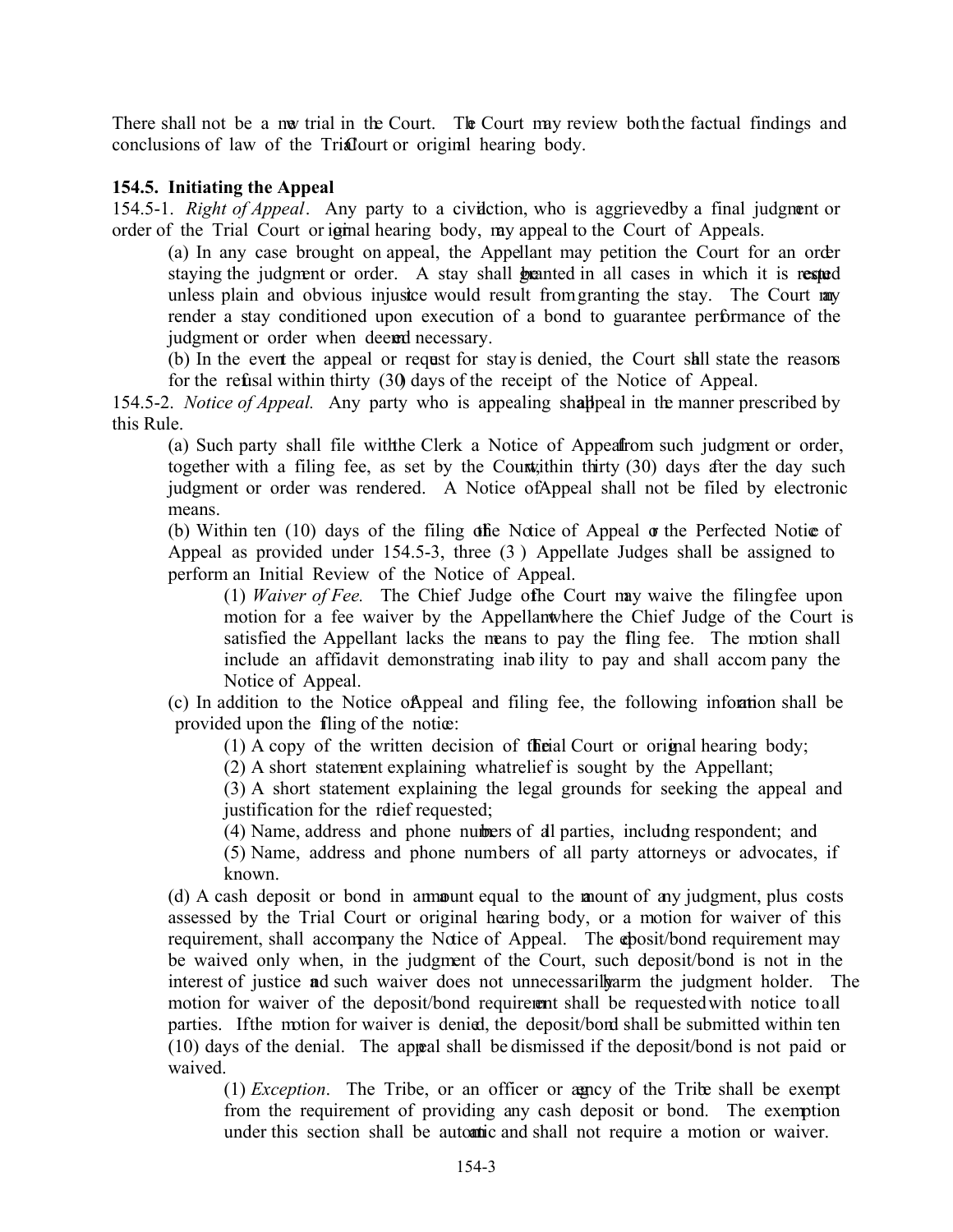(e) An appeal shall not be dismissed for informality of form or title of the notice of appeal, or for failure to name a party whose intent to appeal is otherwise clear from the notice.

154.5-3. *Perfection of Notice*. If the appellant fails to proide a completed Notice of Appeal Form, the filing fee or waiver form, or any regading ocuments or naterials, the Appellant shall be notified of any filing deficiencies by the Clerk within five (5) business days and shall have five  $(5)$  business days from receipt of this notice to perfect the filing. Failure to perfect the filing within five (5) busines days may result in the **p**n-acceptance of the apeal.

## **154.6. Appeal by Permission**

154.6-1.*Appeal by Permission*. An appeal from an interlocutory order may be sought by filing a Petition for Permission to Appealwith the Clerk within ten (10) business days after the entry of such order with proof of service on all other ties to the action. Whin ten  $(10)$  business days after service of the petition, an adverse party antifile an Answerin opposition. A decision shall be issued in a reasonable time, but no longer than thirty  $(30)$  days from the first deliberation unless good cause to extend the deadline is found by the Court. This extension shall be in writing. The petition shall contain:

(a) a statement of the facts necessary to develop an understanding of the question of law determined by the order of the Tricoburt or original hearing body; and

(b) a statement of the question itself; and

(c) a statement of the reasons why substantial basis exists for a difference of opinion on the question; and

(d) the relief sought; and

(e) why an immediate appeal **av**:

(1) materially advance the termination of the litigation;

 $(2)$  protect the petitioner from substatial or irreparable injury; or

(3) clarify an issue of general importance in the administration of justice; and

(f) The petition shall include or have a copy of the order of the Trial Court or original hearing body attached thereto.

## **154.7. Joint, Consolidated and Cross Appeals**

154.7-1. *Joint or Consolidated Appeals.* When two (2) or more parties are entitled to appeal from a Trial Court or original hearing body judgmt or order, and their interests make joinder practicable, the parties may file a joint notice of appeal. The parties may then proceed on appeal as a single Appellant.

(a) When the parties have filed separate timely notices of appeal, the appeals may be joined or consolidated by the Court.

 $(b)$  If the persons do not file a joint appeal or elect to proceed as a single Appellant, or if their interests are such as to make joinder impractical, the person shall proceed as Appellant and co-Appellant, with each co-Appellant to have the same procedural rights and obligations as the Appellant. The Appellant shall be the person who ifed first.

154.7-2. *Cross Appeal.* A Respondent who seeks m odification of the judgment or order appealed from or of another judgment or order entered in the same action or proceeding shall file a notice of cross-appeal within the time established for the filing of a notice of appeal or ten (10) business days after the receipt of the notice of appeal, whichever is later. The Respondent shall be listed as the cross-Appellant. A cross-Appellat has the same rights and obligations as an Appellant under these Rules.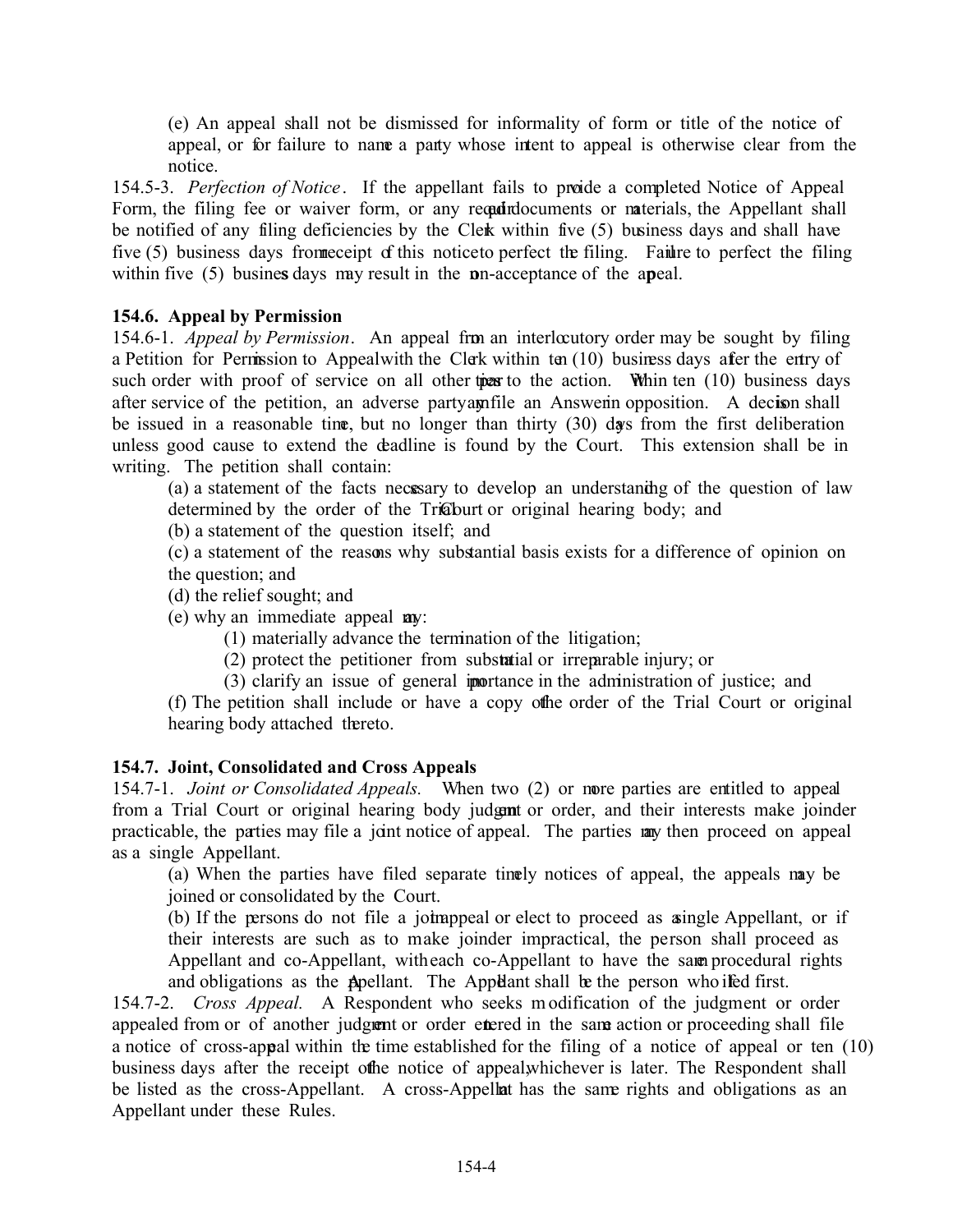## **154.8. Service, Filing and Certification**

154.8-1. A paper required or permitted to be filed in the Court shall be filed with the Clerk. The filing party shall supply the Clerk with the oginal papers and three  $(3)$  copies. The filing party shall also provide one (1) copy of the papers for each opposing party or party's attorney or advocate. Filing shall be complete by the close of business on the day which the filing is due. The following methods of filing shall be used, in order of preference:

(a) *In Person*: A party to a pending caser the party's attorney, advocate or authorized Agent may file papers in person before the Clerk.

(b) *Electronic*: A party to a pending case am file papers electronically to the electronic address, designated for such filings, of the coll. A paper filed by electronic can shall constitute a written paper for the purpose of applying these Rules. Upon receipty the Clerk, any paper filed electronically shall be deemed filed, signed and verified by the filing party.

(c) *By Mail*: A party to a pending case am file papers by U.S. or private mail with the ability to track the delivery, with cover documents to be addressed to the Clerk. Filing shall not be completed upon mailing, but only upon receipt.

(1) Filing of papers is also permitted through the Tribal certified interoffice mail system.

154.8-2. *Proof of Service* . Upon demand by a party or the Appellate Clerk, a party filing documents shall provide one (1) of the following:

(a) Proof of delivery of  $\phi$  the filing in question;

(b) an acknowledgment of service by the person served; or

(c) proof of service consisting of a statentiby the person who ande service certifying:

(1) the date and manner of service;

(2) the names of the persons served;

(3) the mail or electronic addresses, facsimile numbers of the persons served, or the addresses of the places of delivery, as appropriate for the manner of service; and

(4) if served electronically, a writing by the person being served consenting to service by electronic means.

154.8-3. *Service of All Papers Required.* A party shall, at or beforthe time of filing a paper, serve a copy on all other parties to the appealing party may be served by electronic mans, if such party consents in witing to service by electronic means. Service on a party represented by an attorney or advocate shall be a the party's attorney or advocate.

154.8-4. *Certification of the Record.* Upon acceptance of the Appeal, the Clerk shall, notify the Trial Court clerk or original **b**aring body that an appeal has been filed and request, the Trial Court clerk or original hearing body to prepare, and file with the Appellate Court all papers comprising the record of the case appealed within thirty (30) days. Upon Certification of the Record by the Clerk it shall be served on aparties as provided for in 154.8-3. The time for filing and certifying the record **ay** be extended for good cause by the Chief Judge of the Court upon a written request from the Trial Gurt clerk or original hearing body.

(a) The record of the case shall consist of all papers filed with the Trial Court or original hearing body, exhibits, a transcript or audio recording of the proceedings, and the final decision of the Trial Court original hearing body.

## **154.9. Time Computation**

154.9-1. *Deadline Computation*. Time lines are determined by designating the day after notice is received as day one. Computation involving calendar days shall nelude intermediate Tribally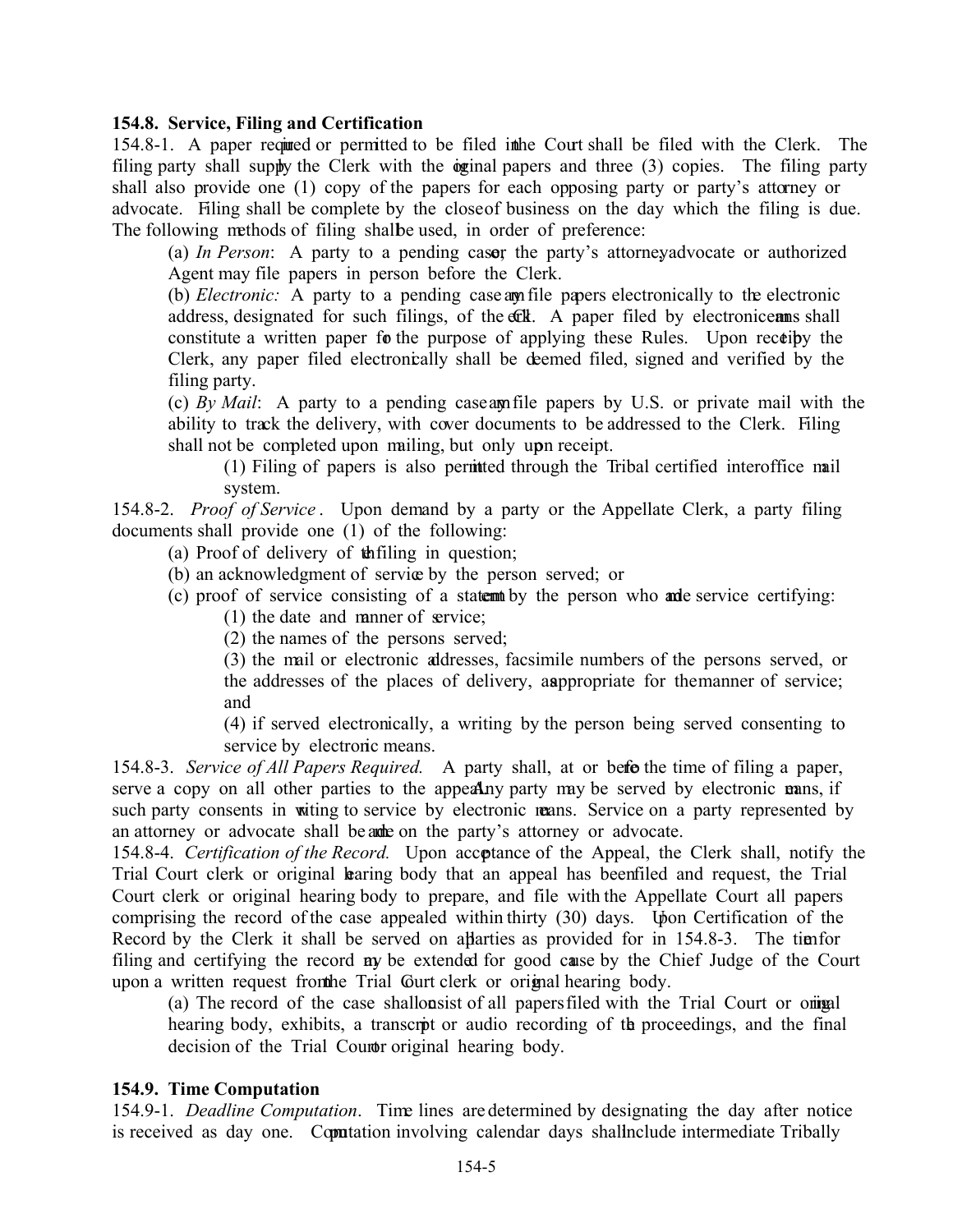observed holidays and weekend days, provided that if the last day of the period falls on a Saturday, Sunday or Tribally observed holiday, then the next business day shall be the due date. Computation involving business days shall not include intermediate weekend days or Tribally observed holidays. All papers due to be filed whith Clerk are due prior to the close of business on the last day of the temperiod.

(a) If notice is mailed, then three (3) days shall be added to the time line in order to determine the due date.

154.9-2. *Extension of Time*. For good cause, the Court amextend the time prescribed by these Rules or by its order to perform act, or more permit an act to be done after that time expires. But the Court shall not extend the time to fle:

(a) a notice of appeal; or

(b) a petition for permission to appeal.

154.9-3. *Time to Complete*. Unless time is extended by the Court with the knowledge of the parties, the time from the filing of the Notice of Appeal to the completion and entry of the final written decision shall not exceed one hundred and eighty  $(180)$  days.

#### **154.10. Motions**

154.10-1. *Application for Relief*. An application for an order or other relief in a deketed case shall be made by motion unless these Rules prescribanother form. A motion shall be in writing unless the Court permits otherwise. The moving party shall file all motions with the Clerk and serve opposing parties as provided in 154.8.

154.10-2. *Contents of a Motion.* A motion shall state with particularity the grounds for the motion, the relief sought, and the legargument necessary to support it.

(a) Any affidavit or other paper necessary to upport a motion shall be served and filed with the motion. An affidavit shall contained factual information, not legal argument. A motion seeking substantive relief shall include a copy of the TriaCourt's or original hearing body's opinion as a separate exhibit.

154.10-3. *Response to a Motion*. Any party may file a response to a motion, in accordance with 154.11-2. The response shall be filed within ten  $(10)$  days after service of the motion unless the Court shortens or extends the tien

154.10-4. *Motion for a Procedural Order* . The Court may act on a motion for a procedural order at any time without awaiting a response. A party adversel affected by the Gurt's action may file a motion to reconsidery acate, or modify that action within five  $(5)$  days of receipt of notice of the decision.

154.10-5. *Motion for Voluntary Dismissal.* An appellant may dismiss an appeal by filing a motion to dismiss. If not yet docketed in the Court, then the motion shall be filed in the Trial Court or original hearing body. The dismissal of an appeal shall not affect the status of crossappeal or the right of a resemble to file a cross appeal.

154.10-6. *Form.* Motions shall be typed, legible and include the case caption. Every motion shall:

(a) Contain a caption heading, the name Judiciary- Court of Appeals, the title of the action, the docket number (if known) and a designation as to the purpose or type of motion.

(b) Contain the names of all parties to the action.

(c) Be organized in sections containing a car designation, which shall include, but is not limited to:

(1) The facts, events or occurrences which make a specific motion for relief necessary;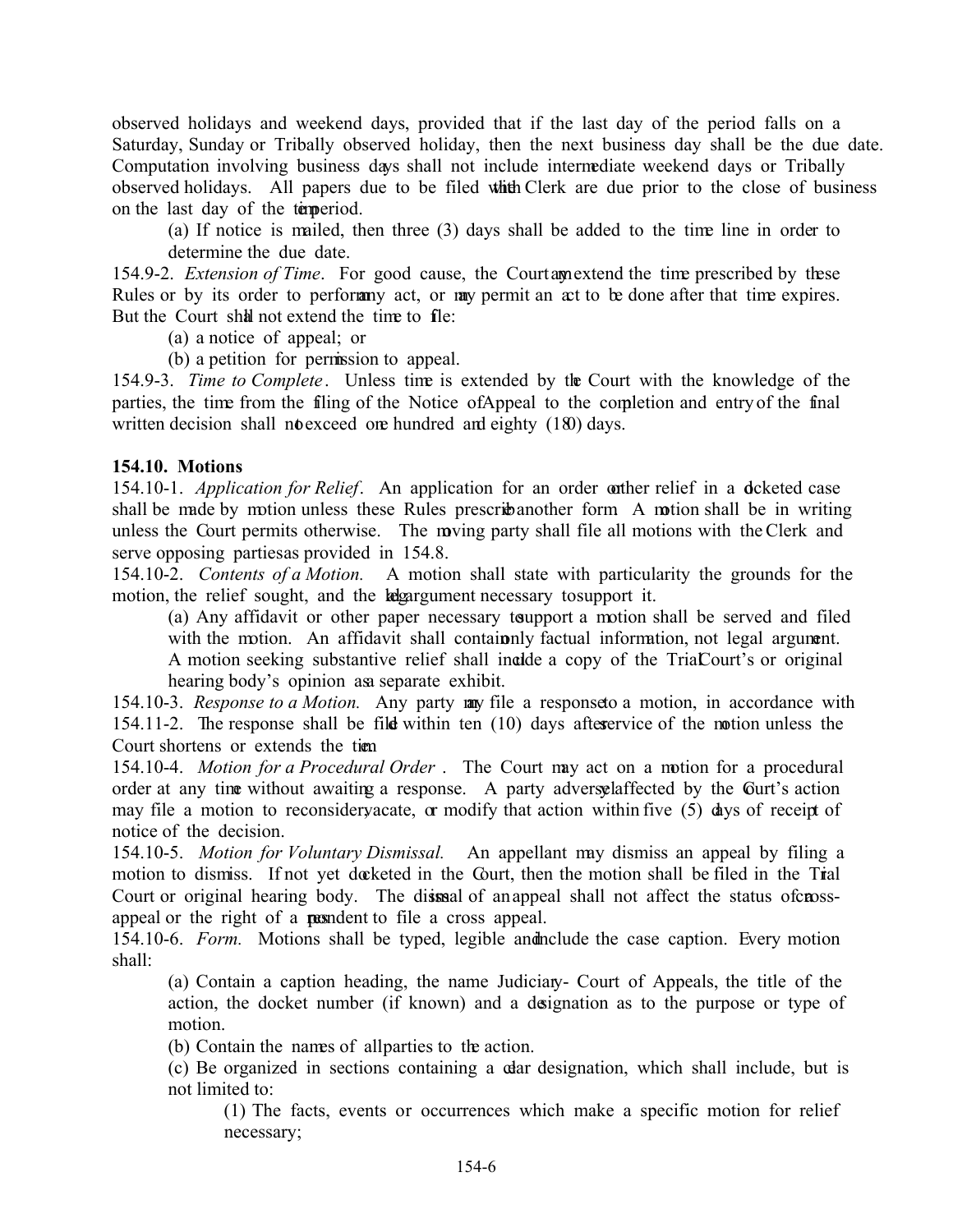- $(2)$  The specific relief requested by the moving party;
- (3) The applicable law or laws to the motion at hand, including citations; and
- (4) The legal reasons the redef should be granted.

(d) Be on  $8\frac{1}{2}$  by 11 inch paper. The text as the double-spaced, but quotations more than two (2) lines may be indented and single-spaced. Headings and footings may be single-spaced. Margins must be at least  $\varphi(1)$  inch on all four (4) sides. Page thems may be placed in the angins, but noother text hall appear there.

(e) Be typed in a plain, roman style, although italics or boldface m ay be used for emphasis. Case names shall be italicized or underlined.

(f) Not exceed twenty  $(20)$  ages, unless the Court permits or directs otherwise.

## **154.11. Briefs**

154.11-1. *Briefs Generally.* Briefs shall be used by the Court to aid the Court in its consideration of the issues presented.

(a) *Form*. The brief shall  $\phi$ 1.5 line spaced, typed, 1 inch margins, and on 8.5 x 11 inch paper, and shall be signed by the party or the type attorney or advocate, if represented. The front cover of a brief shall contain:

(1) the number of the case centered at  $eth$ op;

(2) the name of the court;

(3) the title of the case;

 $(4)$  the nature of the proceeding  $(e.g.,$  Appeal, Petition for Review) and the nearof the court below;

 $(5)$  the title of the brief, identifying the party or parties for whom the brief is filed; and

(6) the name, office address, and telephone number of the attorney or advocate representing the party for whom the brief is filed, if represented.

(b) *Length*. The brief shall be no one than twenty  $(20)$  pages, one (1) sided, in length, not including any addendums, appendices, attachments, or the tables of contents and authorities.

(c) *Filing*. When a party is represented by an attorney or advocate, only diattorney or advocate shall file briefs and pleadings. The individual shall not file on his or her own unless he or she is pro se.  $rFth(3)$  copies of each brief shalle filed with the Clerk and one  $(1)$  copy to all prices to the appel.

(d) *Time to Serve and File a Brief*. The Appellant shall serve on the Respondent and file with the Clerk a brief within twenty (20) days after acceptance of the Certification of the Record. The Respondent's brief shall be filed with the Clerk within twenty  $(20)$  days of receipt of the Appellant's brief. A reply brief, necessary, shall be filed within fourteen (14) days of receipt of Respondent's brief. The Court may, on its own, order different time lines for any party's time to file a brief.

(e) *Consequence of Failure to F ile.* If an Appellant fails to file a brief within the time provided by this Rule, or within an extendiatine, a Respondent may move to dismiss the appeal. A Respondent who fail to file a brief shall not be eard at oral argument unless the Court grants permission.

154.11-2. *Appellant's Brief.* The Appellant's brief shall comin, under appropriate headings and in the order indicated:

(a) *Content*:

(1) a table of contents, with page references;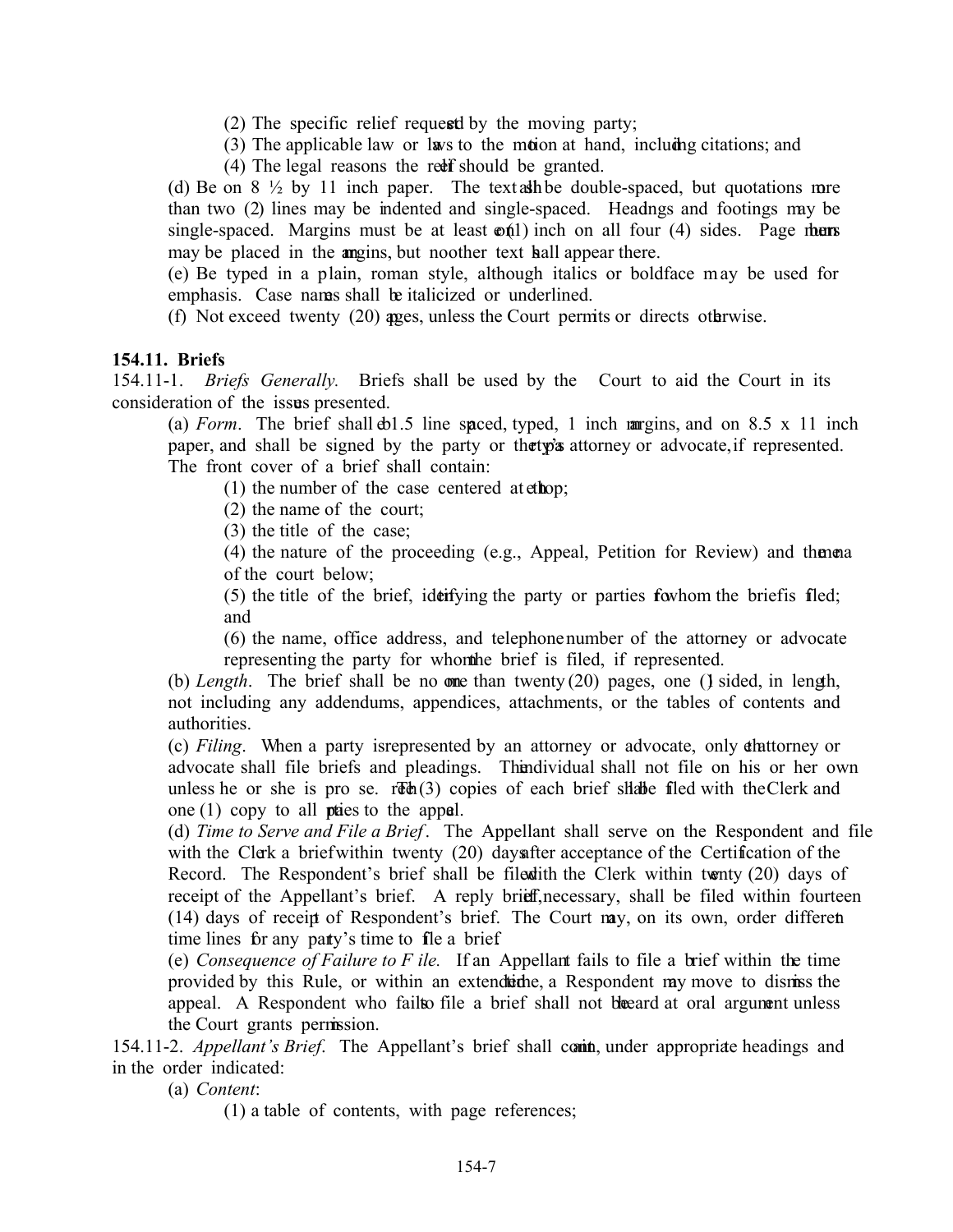(2) a table of authorities-cas es (alphabetically arranged), statutes, and other authorities-with references to the pages of the brief where they are died;

(3) a jurisdictional statement, including:

(A) the basis for the Trial Court's original hearing body's subject-natter jurisdiction;

(B) the basis for the Court of Appeals' jurisdiction;

(C) the filing dates establishing the timeliness of the appeal; and

(D) an assertion that the appeal is from a final order or judgment that disposes of all parties' claims, or information establishing the Court of Appeals' jurisdiction on some other basis.

 $(4)$  a statement of the issues presented for review;

(5) a statement of the case briefly indicating the nature of the case, the course of proceedings, and the disposition below;

(6) a statement of f acts relevant to the issues subm itted for review with appropriate references to the record;

(7) a summary of the argument, which shall contain a succinct, clear, and accurate statement of the arguments made in the body of the brief, and which shall not merely repeat the argument headings;

(8) the argument, which shall contain:

(A) Appellant's contentions and the reasons for them, with citations to the authorities and parts of the record owhich the Appellant relies; and (B) for each issue, a concise statement of the applicable standard of review (which may appear in the discussion of the issue or under a separate heading placed before the discussion of the issues);

(9) a short conclusion stating the precise relief sought;

(10) a short appendix to include:

 $(A)$  relevant docket entries in the Tal Court or original hearing body; (B) limited portions of the record essential to an understanding of the

issues raised;

(C) the judgment, order, or decision in question; and

(D) other parts of the record to which the parties wish to direct the Court's attention; and

(11) where the record is required by law to be confidential, reference to individuals shall be by initials rather than by names.

154.11-3. *Respondent's Brief*. The Respondent's brief shall conform to the same requirements as 154.11-2 (Appellant's Brief).

(a) The Respondent's brief shall address each issue and arg ument presented by the Appellant's brief.

(b) The Respondent's brief m ay present addi tional issues, with the Respondent's positions and arguments on such issues.

154.11-4. *Reply Brief*. The Appellant **ay** file a brief in ply to the Respondent's brief. Unless the Court permits, no further briefs may be filed. A reply brief shall conform to the requirements of  $154.11-3$  (Respondent's Brief), except that a repl brief shall be no nore than fifteen  $(15)$ pages, one (1) sided, in length.

154.11-5. *Amicus Curiae Brief*. A person who is not a party accase but has some interest in the outcome of the case may, upon timely motion and with permission of the Court, submit an amicus curiae brief in support of a party to the action. The Court may, on its own motion, request amicus participation from appropriate individuals or organizations.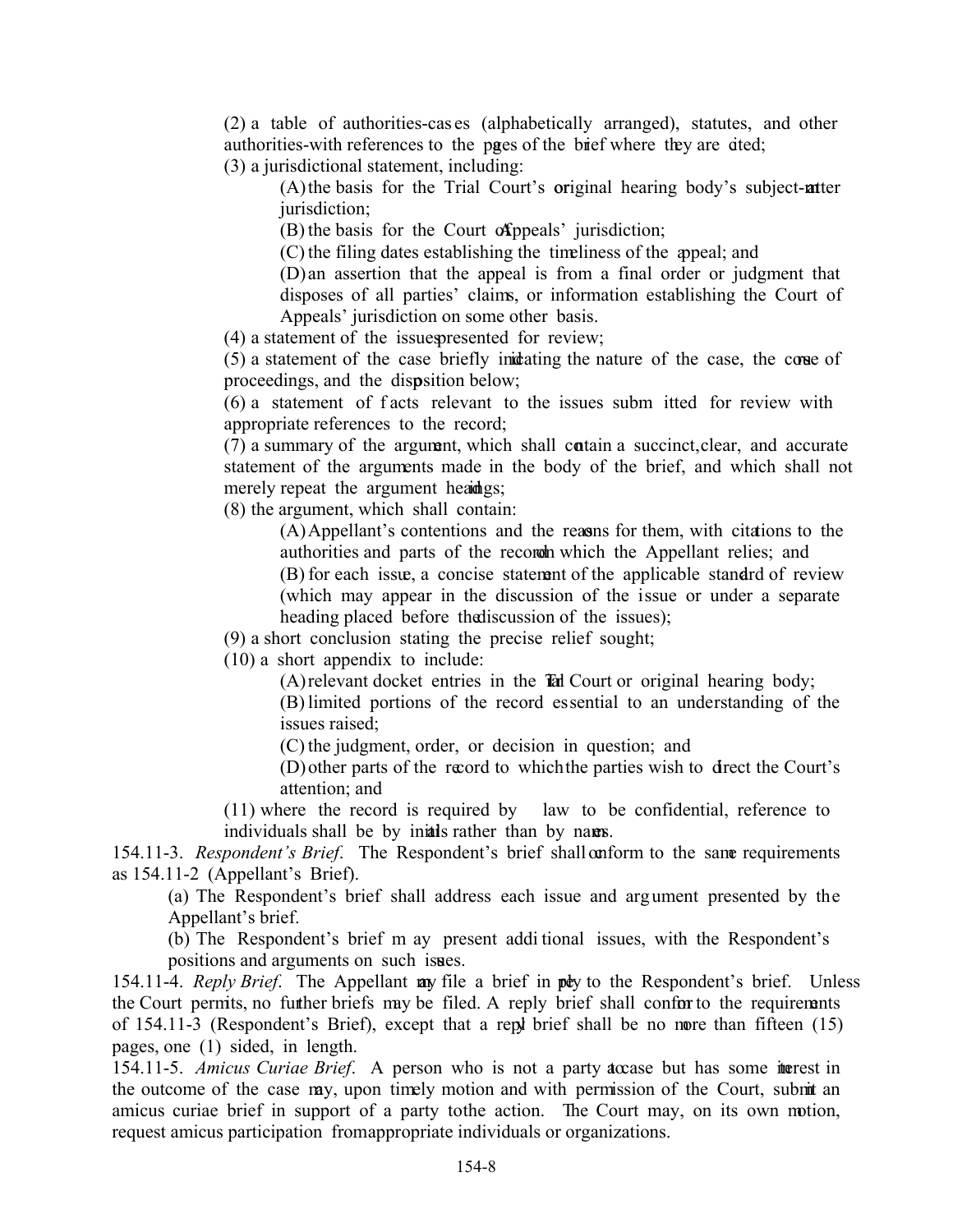(a) Amicus curiae briefs shall conform to the requirements of 154.11-2 (Appellant's Brief), except as provided in the following:

(1) Amicus curiae shall fle his or her bief no later than seven  $(7)$  days after the brief of the party being supported is filed. Amicus curiae that do not support either party shall file his or her brief no later than seven (7) days after the Appellant's or Respondent's brief is fild. The Court may grant leave for later filing, specifying the time within which an opposing party shall answer.

154.11-6. *Briefs in a Case Involving Mu ltiple Appellants or Respondent.* In a case involving more than one (1) Appellant or Respondent, including consolidated cases, any num ber of Appellants or Respondents may join in a brief, and any party any adopt, by reference, a part of another's brief. Parties any also join in reply briefs.

# **154.12. Oral Argument**

154.12-1. *Oral Arguments*. The Court may order oral argument when issues of fact or law remain unclear and/or the positions of the parties on an issue and nelse are otherwise not fully developed. The Court hall direct that an appeal be submitted on briefs only, if:

(a) The appeal is frivolous;

- (b) The dispositive issue or issues have been authoritatively decided; or
- (c) The facts and legal arguments are adequately presented in the briefs and record, and
- the decisional process would not be senificantly aided by oral argument.

154.12-2. *Notice*. The Clerk shall provide notice, of eatst ten (10) business days, to all parties when oral arguments are scheduled. The notice shall list the location of the oral argument and the time allowed for eab side. The Court shall to the amount of time for oral arguments. A motion to postpone the argument or to extend the argument timeframe shall be filed at least five (5) business days before the hearing date.

154.12-3. *Citation of Authorities at Oral Argument*. Unless permitted by the Court, parties may not cite or discuss a case at an oral argument unless the case has been cited in one (1) of the briefs.

## **154.13. Entry and Form of Judgment**

154.13-1. *Entry*. A judgment is entered when it is notech the docket. The Clerk shall prepare, sign, and enter the judgment after receiving the Court's opinion.

(a) The decision and opinion of the  $\alpha$  that shall be by a amority vote.

(b) The Court may:

(1) Reverse, affirm, or modify the judgment or order as to any or all parties;

 $(2)$  Remand the matter to the Trial Court original hearing body and order a new trial on any or all issues presented; the order remanding a case shall contain specific instructions for the TriaCourt or original hearing body;

(3) If the appeal is from a part of a judgment or order, the Court may reverse, affirm or modify as to the part which is appealed;

 $(4)$  Direct the entry of an approprie judgment or order; or

(5) Require such other action or further proceeding as may be appropriate to each individual action.

(c) On the date when judgment is ntered, the Clerk shall serve all parties with a copy of the decision and opinion as entered.

154.13-2. *Form*. All decisions of the Curt shall be in writing and accompanied by an opinion stating the legal issues and the basis for the decident. Decisions of the Court shall be issued no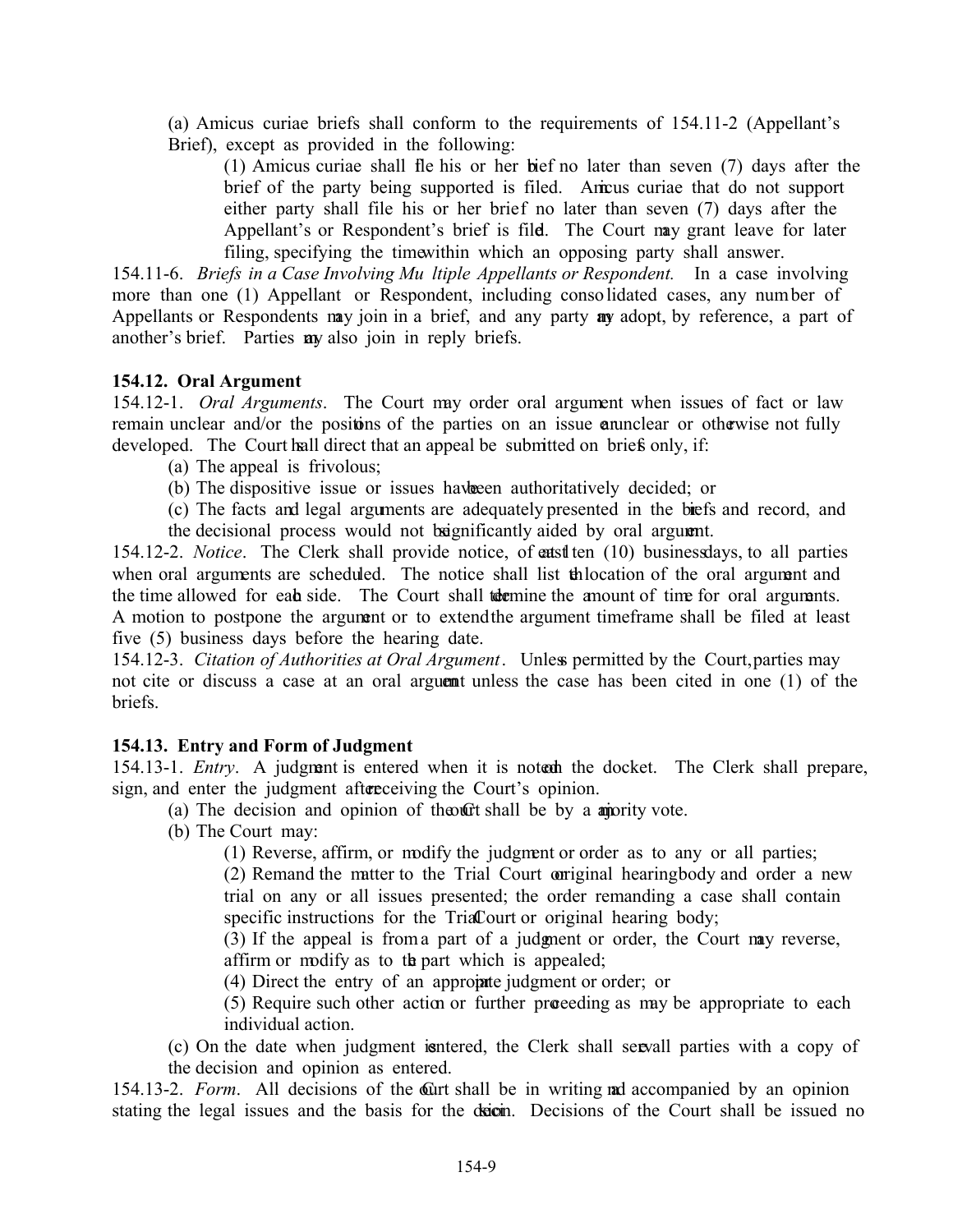later than sixty (60) days after the conclusion of oral argument orafter the expiration of time to file a *Reply Brief* or *Response Brief* if no oral argument is held.

(a) The time for issuing a decision and opiniomay be extended provided all parties are notified of the extension in writing. The noti of extension shall include the cause for and length of such extension.

#### **154.14. Interest of Judgments**

154.14-1. Unless the law provides otherwise, if a money judgment in a civil case is affirmed, whatever interest is allowed by law is payable form the date when the TriaCourt's or original hearing body's judgment was entered. If the Court modifies or reverses a judgment with a direction that a money judgment be entered in the Trial Court or by the original hearing body, the mandate shall contain instructions about the allowance of interest.

#### **154.15. Penalties**

154.15-1. *Frivolous Appeals*. If an appeal or cross-appeal found by the Court to be frivolous, the Court may award to the successful partcosts and attorney's or advocate's fees.

(a) Costs may be ass essed against the Appe llant or cross-Appe llant, the (cros s)- Appellant's attorney or advocate, or both the (cross)-Appellant and his/her attorney or advocate jointly.

 $(1)$  Court costs shall be based on acture actor or defined by the Court.

(b) A finding of a frivolous appear cross-appeal shall be made if one  $(1)$  or one of the following elements are found by the Court:

(1) The appeal or cross appeal was filed, used, or continued in bad faith, solely for purposes of delay, harassum or injuring the opposing party; or

(2) The party or party's attorney or advocate knew, or should have known, that the appeal  $\alpha$  cross-appeal was without any reasonable basis in law or equity and could not be supported by a good faith argument for an extension, modification or reversal of existing law.

154.15-2. *Delay*. If the Court finds that an appeal or cross-appeal was taken for the purpose of delay, it may award one  $(1)$  or one of the following to the opposing party:

(a) Double costs;

(b) A penalty of additional interest exceeding tempercent  $(106)$  on the award amount affirmed;

(c) Damages caused by the delay; and/or

(d) Attorney's or advocate's fees.

154.15-3. *Non-Compliance with Rules*. Failure of a party to cont with a requirement of these Rules or an order of the Court, does not affect te jurisdiction of the Court over the appeal but may be grounds for one  $(1)$  order of the following:

(a) Dismissal of the appeal;

- (b) Summary reversal of the TriaCourt or original hearing body;
- (c) Striking of a paper, document or memorandum submitted by a party
- (d) Imposition of a penalty or costs on a party party's attorney or advocate; and/or
- (e) Other action as the Court considers appropriate.

## **154.16. Substitution of Parties**

154.16-1. *Death of a Party.* Death of a party does not automatically end a party's right to appeal.